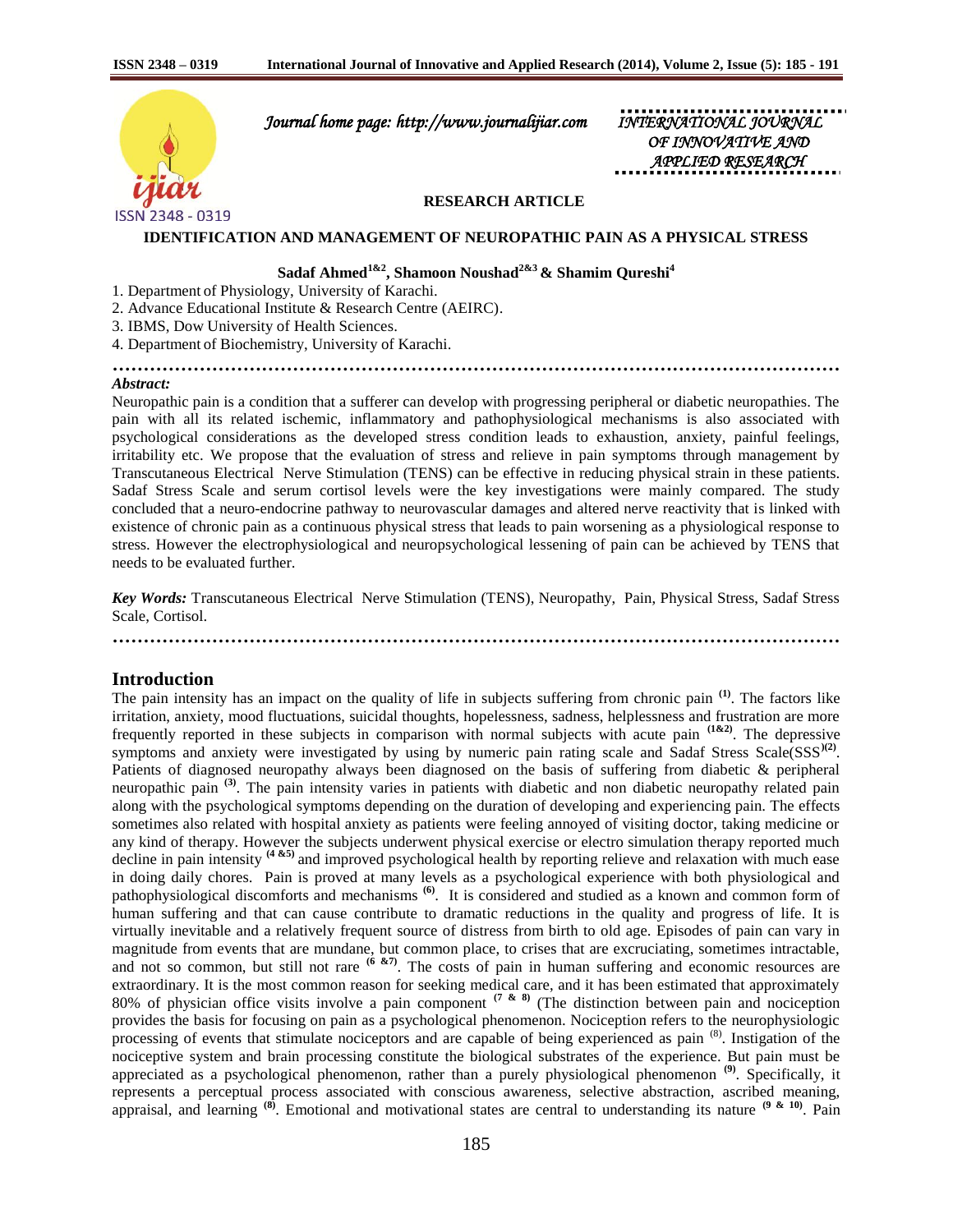requires central integration and modulation of a number of afferent and central and efferent processes. This formulation acknowledges the importance of various levels of analysis, as the basis of pain mechanism and behaviors must integrate psychological and social sciences, as well as the humanities, because pain cannot be understood solely at the level of vascular pathways, neuronal firing, and brain circuitry. Many of the serious problems in understanding and controlling pain must be understood at the psychological and social level of investigation as prevention options, complaints, clinical basis, degree of tissue damage, behaviors related to pain. Moreover on psychological account there is central role of assessment and management of pain. Usually it is adapted to consider pain as a merely sensory event according to which it is assumed that any injury does not simply produce pain; it also disrupt the brain's homeostatic regulation systems, thereby producing "stress" and initiating complex programs to reinstate homeostasis. By recognizing the role of the stress system in pain processes, we discover that the scope of the puzzle of pain is vastly expanded and new pieces of the puzzle provide valuable clues in our quest to understand chronic pain**(8 & 9)**. Research in stress and biological sense of physical injury with related pathologies, and also recognized the importance of psychological stresses **(11)**  . The Hypothalamic-Pituitary-Adrenal axis (HPA) and the autonomic nervous system are activated in response to stressful stimuli. Interestingly, it appears that healthy individuals react differentially to stressful stimuli, such as psychological stress and physical stress. Diurnal cortisol secretion levels in the human body while experiencing pain is quantifiable as measured by subjective reporting. Pain elevates the cortisol and disturbs the cortisol hormone secretion more in alignment with the natural 24-hour circadian rhythm profile **(11, <sup>12</sup> & 13)**. Reporting indicates that many relaxation techniques tried on human body improves the condition and reduces pain and stress. repeated measurement of free cortisol in response to physical stress should be considered a possible biological correlate of chronic physical stress. The evidence for physical stress as a cause for range of symptoms in pain has been growing and factors like anxiety, social isolation, stressful life events and lack of control over work accumulate during life and increase the risk of poor mental health ultimately affect the health. The evidence seems to be strongest for exhaustion, altered cardiovascular parameters and irritability<sup>(1)</sup>. Currently, the best way to biologically measure the stress-response is to assess the activity of the HPA-axis through levels of cortisol **(11 & 12)**. Measuring cortisol concentrations is the most extensively used method of assessing stress. The main purpose of this study was to analyze Pain behaviors that vary widely among individuals and describing, as pain is more a private and personal behavior or experience and to identify pain as a major stress to cause physical stress, severity of physical stress evaluation by diagnostic screening exclusive tool in Pakistan (SSS)<sup>(2)</sup> and To compare the different types of symptoms, intensity and stress scores with cortisol levels<sup>(1)</sup>.

# **Materials and Methods**

A cross sectional study was carried out at the department of physiology, university of Karachi and civil hospital Karachi from 2010 to 2014. Total 288 participants were involved in this study. All the samples were collected personally by non-probability sampling technique after having fully informed consent from the patients and the hospital. Base line history from all subject were collected through a questionnaire, which included question mainly on current health of the individual & complete history. The samples have been collected from two different types of patient's i.e. diabetic neuropathy & peripheral neuropathy. Location of pain, intensity of pain was determined by using Numeric Pain rating scale (Hartrick et al.,2003). Pain was measured on an 11-point numeric pain rating scale. (VAS; scale range: 0, no pain; 10, worse possible pain) The depressive symptoms and anxiety were investigated by using Sadaf Stress Scale (SSS)<sup>(2)</sup> & Samples were collected from all the subjects for the study of Cortisol. The data were analyzed in statistical programmed SPSS version 16.0. Despite of medications, neuropathic patients were also prescribed to TENS Therapy as an effective way to relieve pain. A transcutaneous electrical nerve stimulation (TENS) unit consists of 1 or more electrical-signal generators, a battery, and a set of electrodes. The settings for the stimulus parameters used clinically are the following:

| Amplitude                     | Current at a comfortable, low intensity<br>level, just above threshold |
|-------------------------------|------------------------------------------------------------------------|
| <b>Pulse width (duration)</b> | $120-160$ usec (vary)                                                  |
| Pulse rate (frequency)        | $4-6$ Hz (vary)                                                        |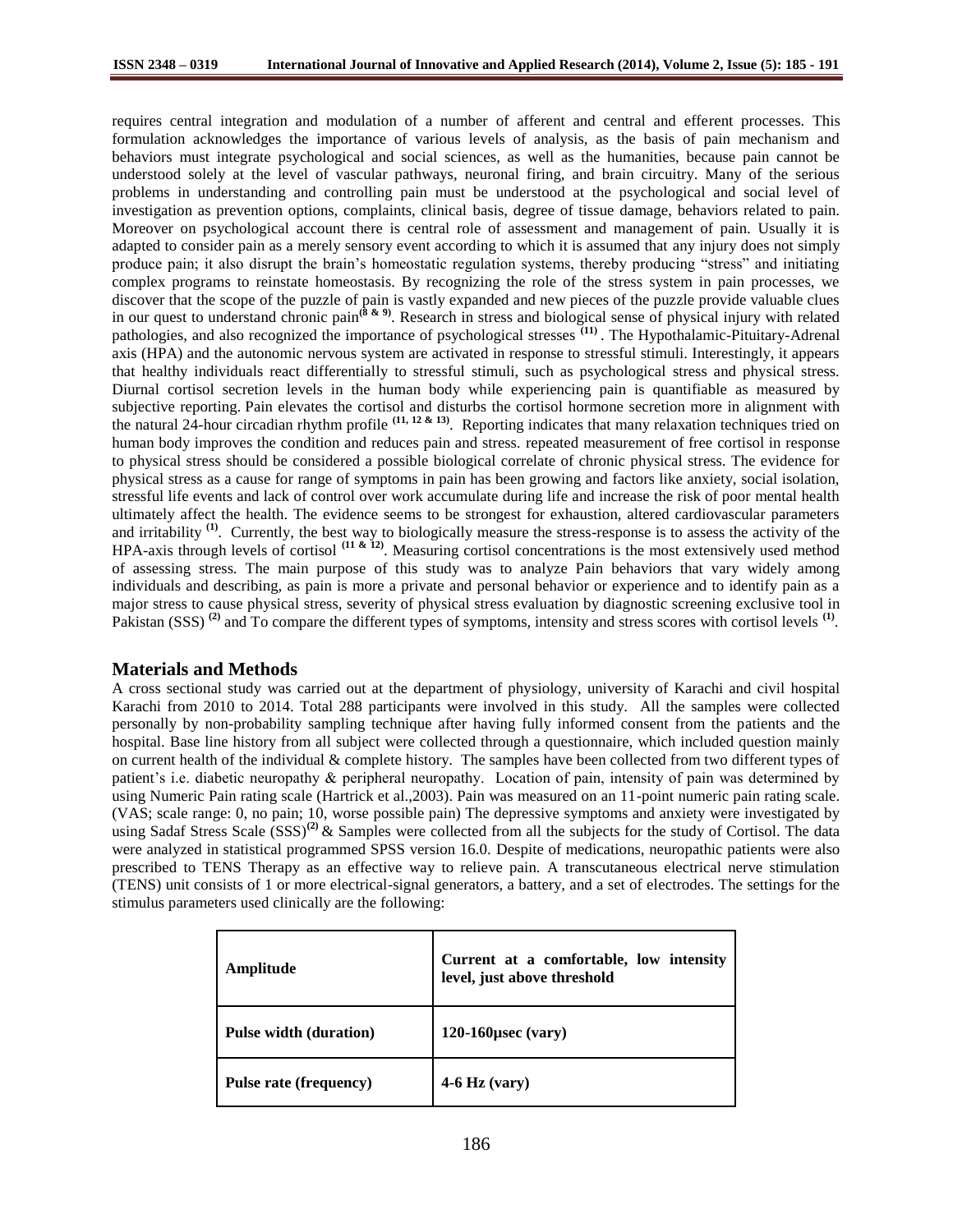## **INCLUSION CRITERIA**

- Only diagnosed cases of peripheral & diabetic neuropathy were included.
- Both gender were included

### **EXCLUSION CRITERIA**

Subjects having any other disease except peripheral & diabetic neuropathy were excluded.

# **Results**

### **Comparison of pain scores among Diabetic Neuropathy & Peripheral Neuropathy.**

The results of pain score of Diabetic neuropathy when compared with the scores of Peripheral Neuropathy by independent sample t-test to compare the means of all above parameters, p-value <0.05 considered as statistically significant. gives the mean value of pain score of Diabetic neuropathy, it was found 3.52 on average with an standard deviation of 0.897, while in the scores of Peripheral Neuropathy the mean was 6.13 with an standard deviation of 1.60, the significant p-value  $\langle 0.01 \rangle$  was obtained using the independent sample t-test shows the significant differences in the pain score of Diabetic neuropathy and scores of Peripheral Neuropathy that indicate the numbness and loss of pain sensation in diabetic patients though there is much tissue damage.



Fig: 1. Horizontal bar diagram displayed the mean of pain score between Diabetic Neuropathy & Peripheral Neuropathy, respectively, it can be seen that, pain score have lesser mean values in Diabetic Neuropathy as compared to Peripheral Neuropathy.

#### **Comparison of physical stress Levels between Peripheral Neuropathies & Diabetic Neuropathy :**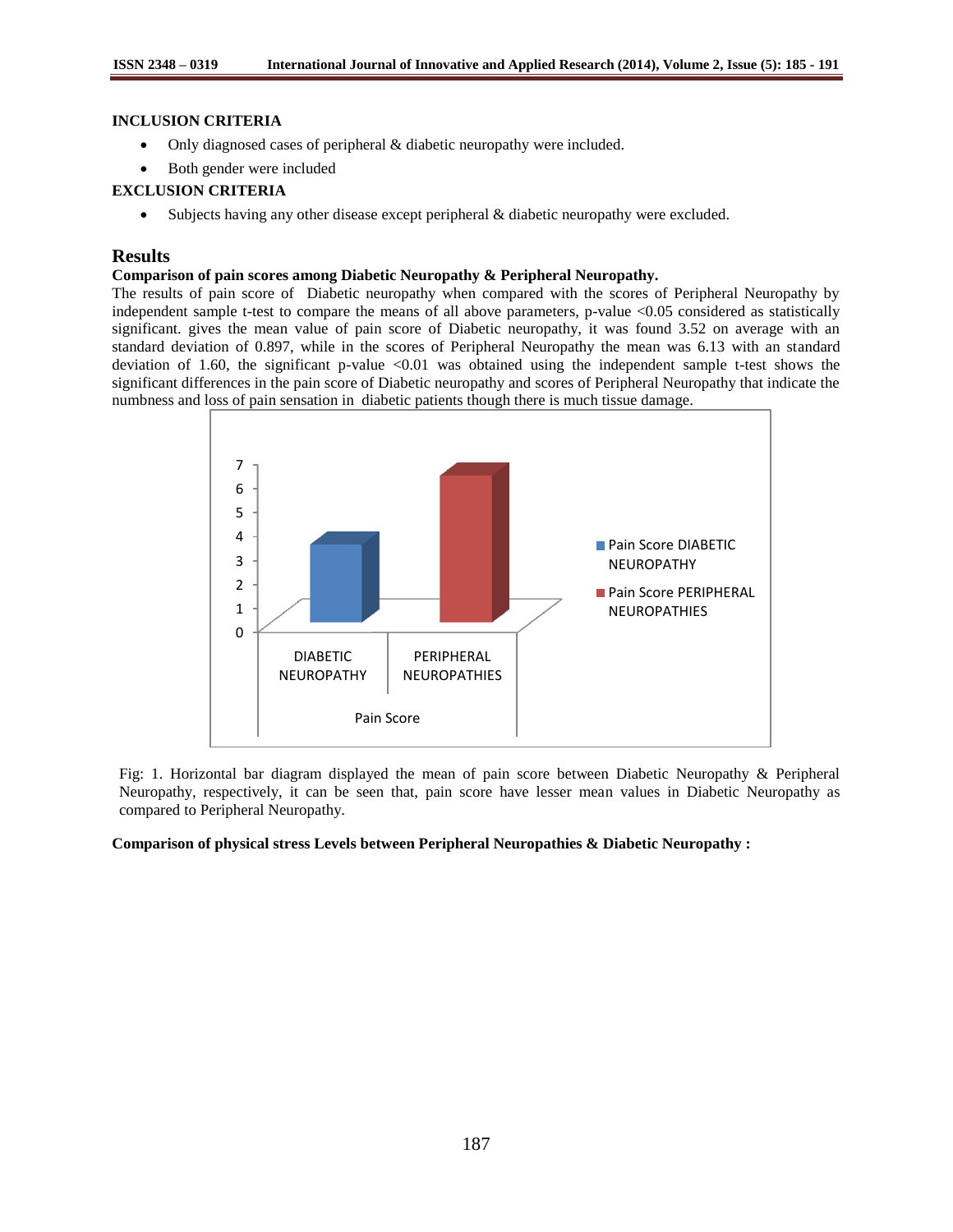

Fig: 2. Horizontal bar diagram displayed the mean of physical stress Levels between Peripheral Neuropathies & Diabetic Neuropathy respectively, it can be seen that, all Peripheral Neuropathies have lesser mean values as compared to Diabetic Neuropathy.



Fig: 3. Vertical bar diagram in displayed the mean % of physical stress symptoms between Peripheral Neuropathies & Diabetic Neuropathy respectively, it can be seen that mostly PERIPHERAL NEUROPATHIES have lesser mean values as compared to DIABETIC Neuropathy.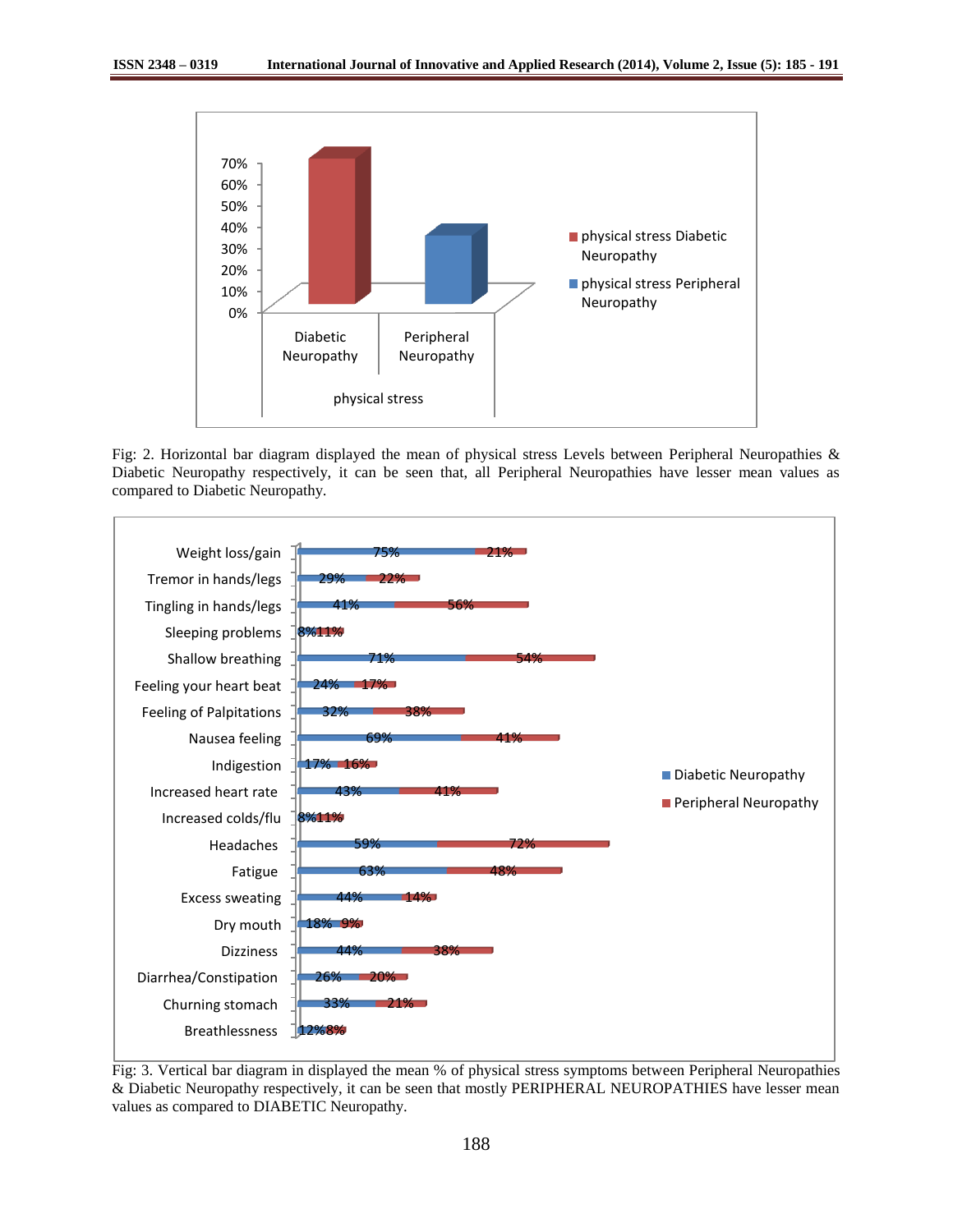#### **Comparison of Cortisol Levels After Pre & Post Subjects with TENS**

The results of Cortisol Levels of pre TENS compared with the post TENS with used Paired sample t-test to compare the means of all above parameters, p-value <0.05 considered as statistically significant. it gives the mean value of Cortisol Levels of pre TENS, it was found 42.15 on average with an standard deviation of 28.7, while in the scores of post TENS the mean was 40.25 with an standard deviation of 28.093, the significant p-value <0.01 was obtained using the Paired sample t-test shows the significant differences in the Cortisol Levels of pre TENS and scores of post TENS.



Fig. 4: Horizontal bar diagram displayed the mean of cortisol between Pre-TENS Patients & Post-TENS Patients, respectively, it can be seen that, cortisol have lesser mean values in Post-TENS Patients as compared to Pre-TENS Patients.

### **Comparison of Moderate, High & Severe Cortisol Levels after Pre & Post Subjects with TENS**

The results of Pre Tens Cortisol Levels of Moderate, High & Severe compared with the post TENS. We used Paired sample t-test to compare the means of all above parameters, p-value <0.05 considered as statistically significant, gives the mean value of Moderate Cortisol Levels of pre TENS, it was found 22.395 on average with an standard deviation of 4.04, while in the scores of post TENS the mean was 20.870 with an standard deviation of 3.961, the pvalue <0.01 was obtained using the Paired sample t-test shows the significant differences in the Moderate Cortisol Levels of pre TENS and scores of post TENS. Further gives the mean value of High Cortisol Levels of pre TENS, it was found 57.73 on average with an standard deviation of 9.866, while in the scores of post TENS the mean was 55.692 with an standard deviation of 9.7692, the significant p-value <0.01 was obtained using the Paired sample ttest shows the significant differences in the High Cortisol Levels of pre TENS and scores of post TENS. The mean value of Severe Cortisol Levels of pre TENS, it was found 110.125 on average with an standard deviation of 11.90, while in the scores of post TENS the mean was 106.425 with an standard deviation of 12.033, the significant p-value <0.01 was obtained using the Paired sample t-test shows the significant differences in the Severe Cortisol Levels of pre TENS and scores of post TENS.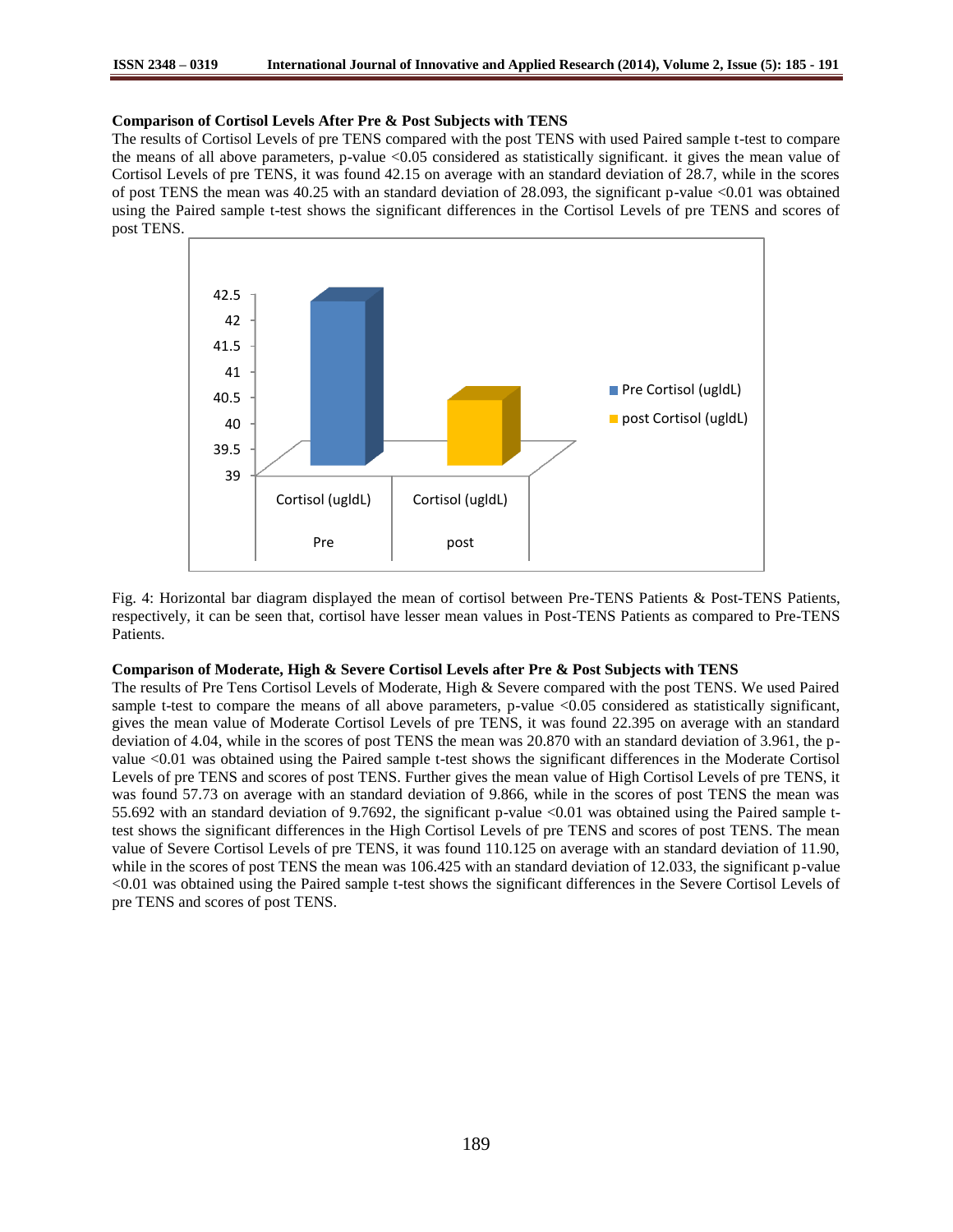

Fig: 5: Horizontal bar diagram displayed the mean of Pre Tens Cortisol Levels of Moderate(M), High(H) & Severe(S) compared with the post TENS, respectively, it can be seen that, all parameters have lesser mean values in Post-TENS as compared to Pre-TENS.

### **Discussion**

Our results of pain scores subjected to before or after TENS supported the classic view of neuropathic pain(5) that without being treated it is a debilitate disorder characterize by episodes of severe pain or may be low and high pain intensities experiences and production of sensitive trigger zones on skin **(14)** . It is associated with mechanical deformation of the nerve root that may cause demyelination and associated pathologies from an anomalous blood vessel worsening the symptoms **(15)**. The types of classical neuropathic pain also have diabetic neuropathic pain due to torn out long axons of peripheral nerves with patients suffering with burning and numbness as the pain sensing ability reduces with time **(16,3)**. Our results also demonstrated that The clinical manifestations vary with the type and intensity of pain and its mechanisms. These differences also suggest the opted suitable management to bring best responses for progressive worsening conditions in painful diabetic neuropathy. However the dissimilarity of neuropathic pain characteristics and its improvement in diabetic and peripheral conditions has efficacy in the clinical setting, a need to study of neuropathic pain origination and conditions **(17)**. Typically sufferers of chronic pain rely on identification of symptoms appeared by pain producing mechanisms and the understanding of classified characteristics reported by patient that exist in a chronic pattern with disturbed physiological functions and psychological twinge **(7)**. The direct or indirect changes in electrophysiological and anatomical aspects of nerve are helpful in characterizing pain symptoms along with the related pathologies **(9)**. With the help of our findings we propose that neuropathic pain symptoms and mechanisms that apply to all body parts are different with respect to categorization tissue injury pathologies along with nervous pain, both of which include a variety of general mechanisms. Usually the complain of neuropathic pain is spontaneous without any usual or typical stimulus or trigger with continuous episodic and sporadic occurrence with clinical aspects of neuropathic pain should only be made when the distribution of pain and the associated sensory abnormalities jointly, and in a clinical context, point to a neurological condition **(8)** . The present study also indicates an association between a inflammation markers and the development of peripheral diabetic neuropathic pain, t o the best of our knowledge, there are no previous studies in human diabetes that demonstrated an association between diabetic neuropathy and systemic inflammation in human diabetes along comparison of it with pain intensity. One additional limitation is that painful symptoms were evaluated employing only one technique, the NSS, and not using additional methods such as the visual analog scale. In our study the physical stress -related hypothalamic - pituitary adrenal (HPA) –axis was highlighted and significant results were notexs in patients with neuropathic. As per SSS they were analyzed for physical stress symptoms (Table) and found moderate to severe level stress in these pain bearing subjects. Though their pain scores were low when look into account with their diabetic history. The serum cortisol as a biomarker for stress was also measured and compared in the pre and post TENS condition. We investigated the association between chronic physical stress and cortisol changes, it was hypothesized that chronically stressed subjects would show a more